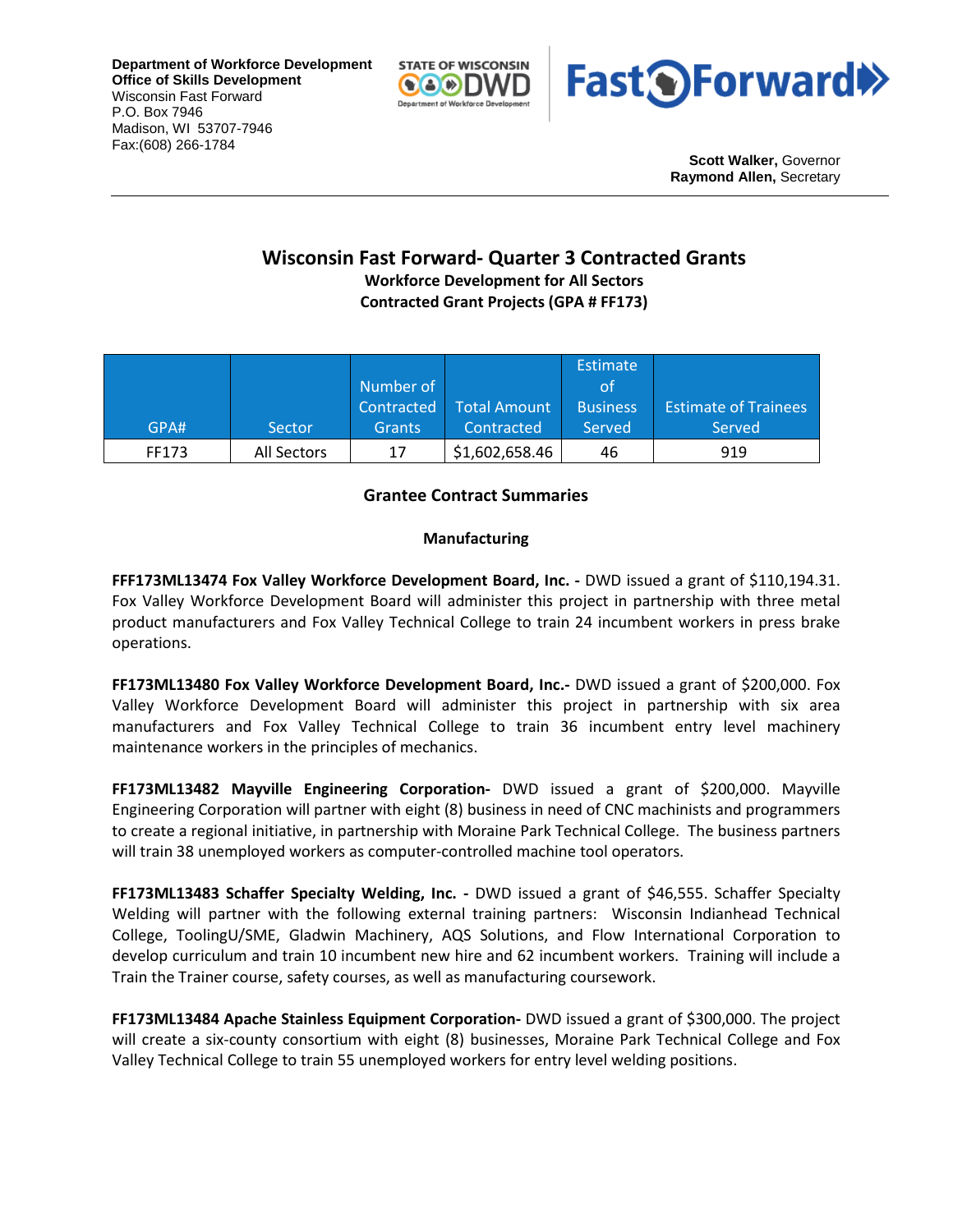**Department of Workforce Development Office of Skills Development** Wisconsin Fast Forward P.O. Box 7946 Madison, WI 53707-7946 Fax:(608) 266-1784





**Scott Walker,** Governor **Raymond Allen,** Secretary

**FF173ML13486 SMC Ltd-** DWD issued a grant for \$74,127. SMC is partnering with International Institute of Geometric Dimensioning & Tolerancing to provide on-site classroom instruction for 63 incumbent workers in basic skills and quality assurance practices.

**FF173ML13489 SMC Ltd-** DWD issued a grant for \$9,699. SMC is partnering with RJG to provide customized training directly relating to eDart monitoring equipment used for the maintenance and quality of manufacturing presses and other supporting machines. SMC will train 14 incumbent workers.

**FF173ML13490 SMC Ltd-** DWD issued a grant for \$8,349. SMC will contract with Productivity Quality, Inc to develop curriculum relating to quality assurance inspections. SMC will train six (6) incumbent workers. Two classroom courses will be offered, one for Tool and Die Makers and another for Inspectors.

**FF173ML13491 SMC Ltd-** DWD issued a grant for \$11,764. SMC will contract with Engel Global to develop and provide training on existing Engel Molding Machines. SMC will train 14 incumbent maintenance and repair workers through a 4-day course covering the basics of the Engle machine operations, troubleshooting, and maintenance.

### **Transportation**

**FF173TL13471 Pepsi-Cola of N.E.W., Inc-** DWD issued a grant of \$39,092. Pepsi-Cola of N.E.W., Inc. will partner with Northeast Wisconsin Technical College to develop leadership and team development training for management workers in addition to a course in warehouse and driver safety for their laborers. Training will be provided for five (5) new hire incumbent and 79 incumbent workers.

**FF173TL13487 Veriha Trucking, Inc.-** DWD issued a grant for \$100,000. Veriha Trucking will train 48 incumbent new-hire workers who have graduated from a qualified CDL Class A truck driving school who may be under-skilled in the sense of total experience. Training shall consist of 2.5 days of classroom/orientation followed by 5-weeks of in-cab instruction and training.

### **Health Care**

**FF173HL13476 Ministry Health Care, Inc. -** DWD issued a grant of \$56,329. Saint Elizabeth will train 100 incumbent registered nurses to become Lead Nurses. Trainees will complete 33 hours of core curriculum consisting of a mixture of classroom, on-line, and one-on-one mentoring between the trainee and their managers.

#### **Finance**

**FF173FL13473 Kohl's Department Stores, Inc.-** DWD issued a grant of \$193,670. Kohl's is transitioning their accounting duties to internal staff at their headquarters in Menomonee Falls from an off-shore provider in India. Kohl's will train 26 new hire and 25 incumbent workers. Kohl's will partner with their